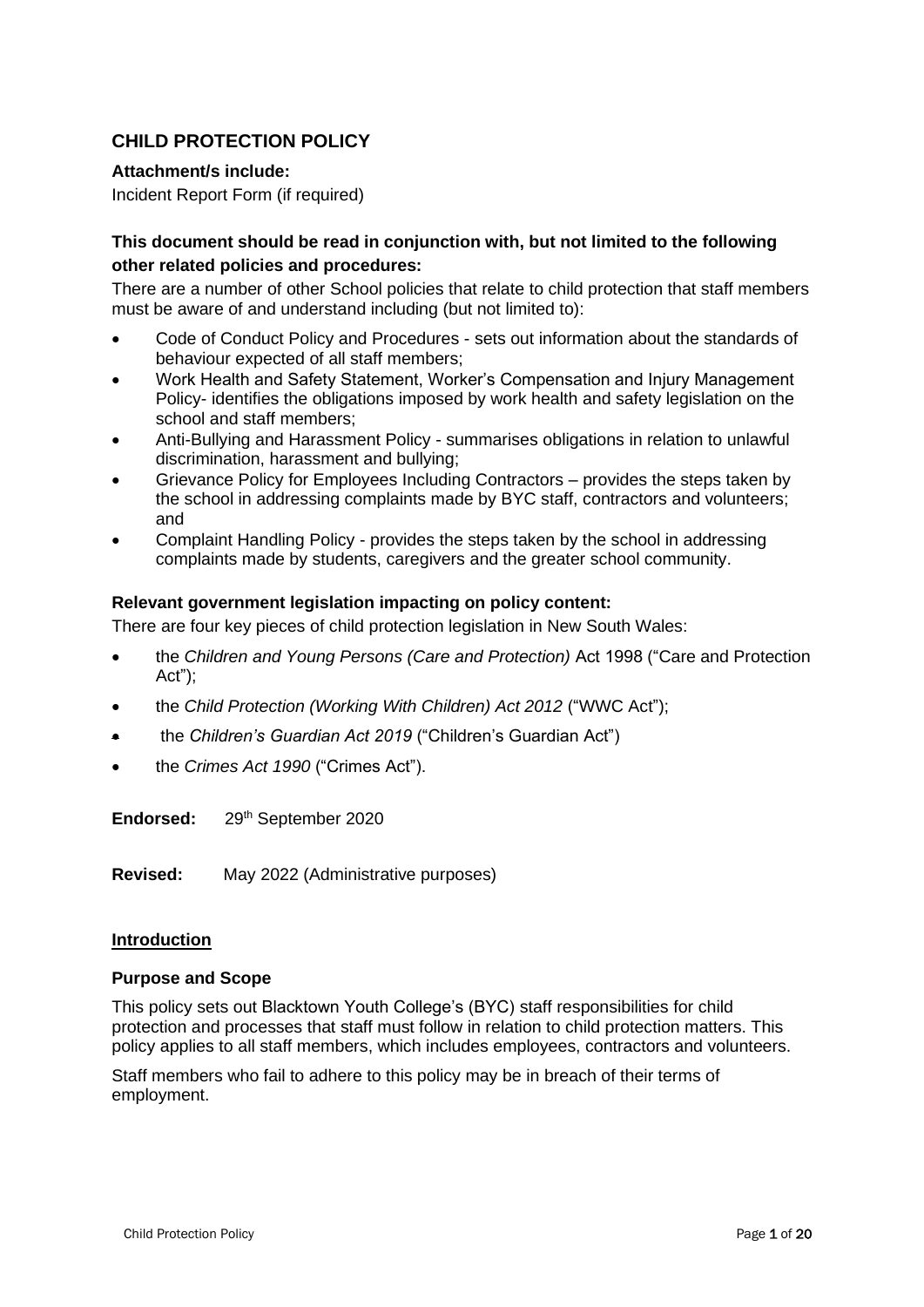## **Compliance and Records**

The Head of School (HOS) and/or their delegate monitors compliance with this policy and securely maintains school records relevant to this policy, which includes:

- register of staff members who have read and acknowledged that they read and understood this policy;
- working with children check clearance (WWCC clearance) verifications;
- mandatory reports to the Department of Communities and Justice (DCJ), previously known as Family and Community Services; and
- reports of reportable conduct allegations, the outcome of reportable conduct investigations, and/or criminal convictions.

## **Child Protection**

The safety, protection and welfare of students is the responsibility of all staff members and encompasses:

- a duty of care to ensure that reasonable steps are taken to prevent harm to students which could reasonably have been foreseen
- obligations under child protection legislation

## **Children Protection Concerns**

There are different forms of child abuse. These include neglect, sexual, physical and emotional abuse.

Neglect is the continued failure by a parent or caregiver to provide a child with the basic things needed for his or her proper growth and development, such as food, clothing, shelter, medical and dental care and adequate supervision.

Sexual abuse is when someone involves a child or young person in a sexual activity by using their power over them or taking advantage of their trust. Often children are bribed or threatened physically and psychologically to make them participate in the activity. Child sexual abuse is a crime.

Physical abuse is a non-accidental injury or pattern of injuries to a child caused by a parent, caregiver or any other person. It includes but is not limited to injuries which are caused by excessive discipline, severe beatings or shakings, cigarette burns, attempted strangulation and female genital mutilation.

Injuries include bruising, lacerations or welts, burns, fractures or dislocation of joints.

Hitting a child around the head or neck and/or using a stick, belt or other object to discipline or punishing a child (in a non-trivial way) is a crime.

Emotional abuse can result in serious psychological harm, where the behaviour of their parent or caregiver damages the confidence and self-esteem of the child or young person, resulting in serious emotional deprivation or trauma.

Although it is possible for 'one-off' incidents to cause serious harm, in general it is the frequency, persistence and duration of the parental or carer behaviour that is instrumental in defining the consequences for the child.

This can include a range of behaviours such as excessive criticism, withholding affection, exposure to domestic violence, intimidation or threatening behaviour.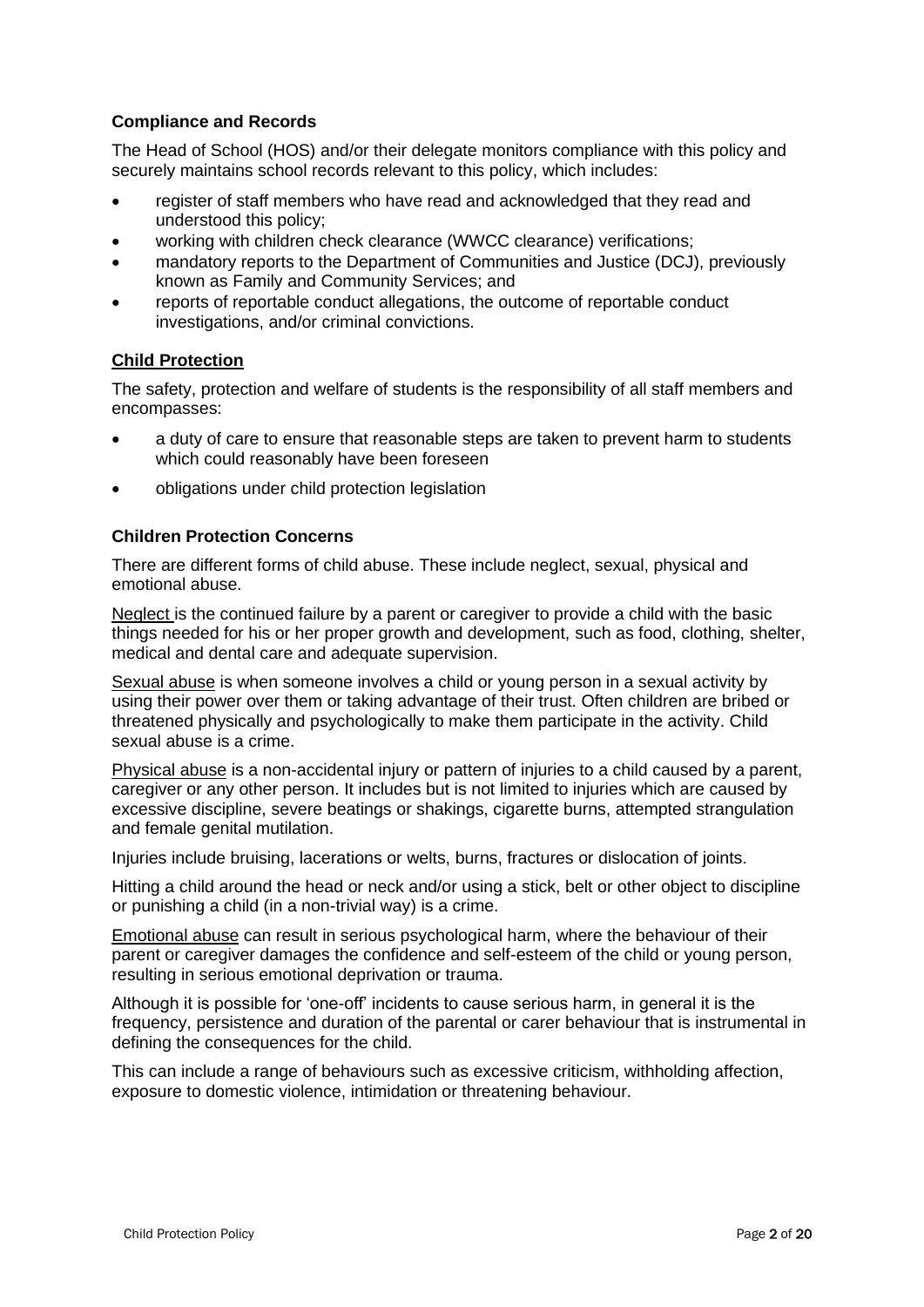## **Child Wellbeing Concerns**

These are safety, welfare or wellbeing concerns for a child or young person that do not meet the mandatory reporting threshold, risk of significant harm under section 23 of the Care and Protection Act. These are detailed on Page 7 of this policy.

#### **Staff Member Responsibilities**

Key legislation requires reporting of particular child protection concerns. However, as part of the school's overall commitment to child protection all staff are required to report any child protection or child wellbeing concerns about the safety, welfare or wellbeing of a child or young person to the HOS.

If the allegation involves the HOS, a report should be made to the President of the School Board.

## **Training**

## **The School**

BYC provides all staff members with a copy of this policy and will provide all staff members with the opportunity to participate in child protection training annually.

## **Staff Members**

All new staff members must read this policy and sign the acknowledgement that they have read and understood the policy.

All staff members must participate in annual child protection training and additional training, as directed by the HOS. The training complements this policy and provides information to staff about their legal responsibilities related to child protection and school expectations, including:

- mandatory reporting
- reportable conduct
- working with children checks, and
- professional boundaries.

#### **Procedures**

- All staff across all campuses will be given, whenever revisions are made, a revised copy of the school's Child Protection Policy. They will have seven days upon receipt to return their signed acknowledgement.
- All staff will participate in discussion on any revisions of the policy at a staff meeting. This will be facilitated by the Head of School (HOS) or their delegate and minutes recorded of the discussion.
- Staff who are absent from the meetings will be followed up and given a copy of the minutes of the meeting by the HOS and/or Administrator.
- New staff will sign as having read and understood this policy, prior to employment.
- The HOS will remind all staff across all campuses of their legal responsibilities with regards to school's Child Protection Policy at the Staff Development Day held on the first day of term every year. Absent staff will be briefed by the Administrator upon their return to work.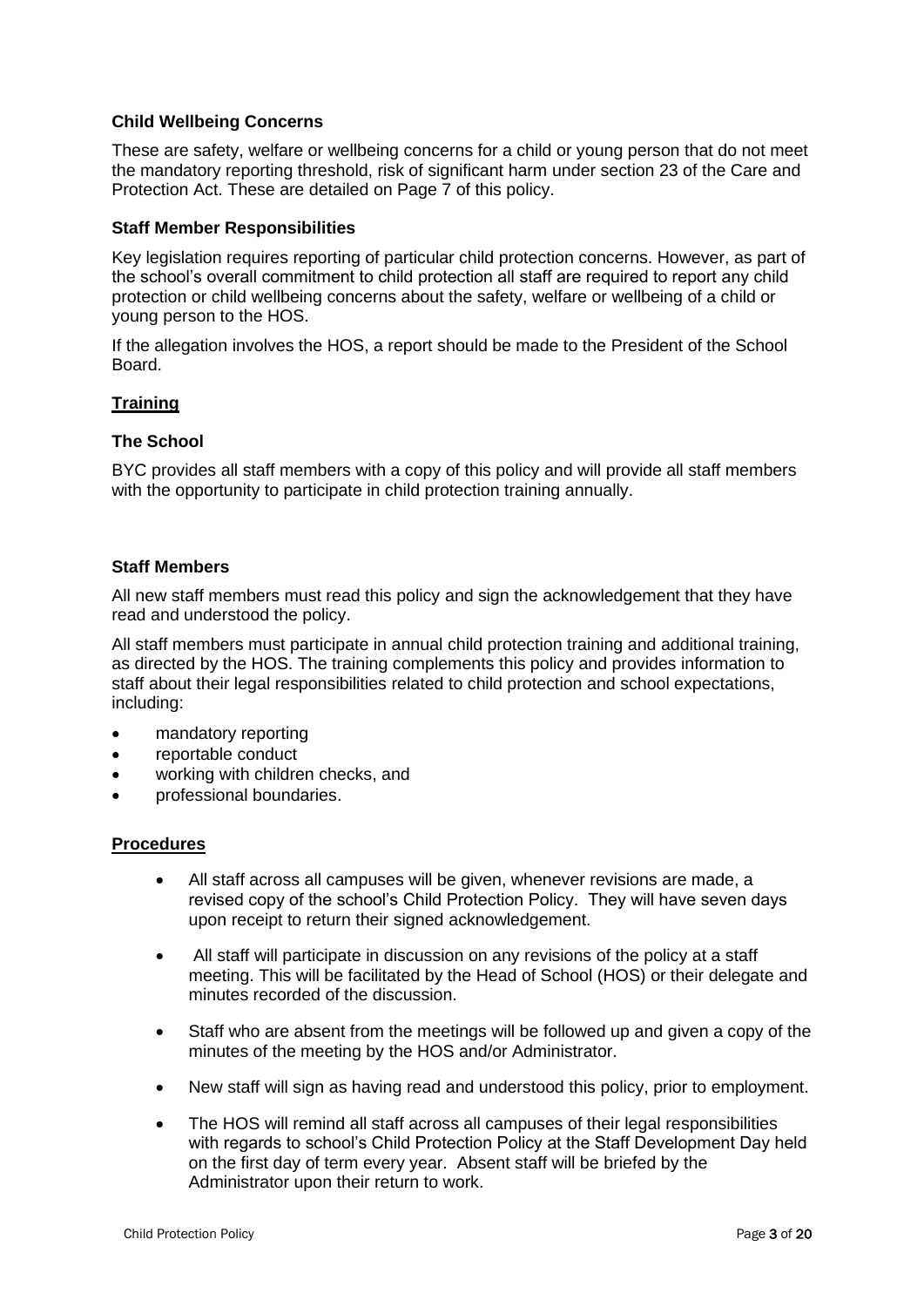- Additionally, it is mandatory for all staff to attend/complete annual Child Protection sessions which are either; presented by a qualified speaker or conducted online, generally by the NSW Association of Independent Schools. Staff in attendance must sign an evidence sheet as confirmation of having been informed of their legal responsibilities and/or printed evidence of the completion of online sessions. These evidence sheets will be filed by the Administrator in the Working With Children file kept in the office.
- The HOS and/or Administrator will follow up on staff that have not responded to the above and direct them to do so.

# **Child Protection (Working with Children) Act 2012**

## **Working With Children**

The WWC Act protects children by requiring a worker to have a WWCC clearance or current application for a clearance prior to engaging in child related work. Failure to do so may result in a fine or imprisonment.

The Office of the Children's Guardian (OCG) is responsible for determining applications for a WWCC clearance. It involves a national criminal history check and review of reported workplace misconduct findings. The result is either to:

- grant a WWCC clearance (generally valid for 5 years); or
- refuse a WWCC clearance (further applications cannot be made for 5 years)

In addition, the OCG may impose an interim bar on engaging in child related work for both applicants and WWCC clearance holders.

WWCC clearance holders are subject to ongoing monitoring by the OCG.

## **Procedures**

At BYC the HOS will verify online the WWCC for applicants seeking employment prior to commencement at the school. The verification will be printed out; with the original filed in individual staff files kept in the administration office and a copy filed in the WWCC folder kept in the Administrator's office in each individual staff sleeve.

## **Responsibilities for Working with Children Checks**

#### Staff Members

Staff members who engage in child-related work and eligible volunteers (including those volunteers working at overnight camps) are required to:

- hold and maintain a valid WWCC clearance;
- not engage in child-related work at any time that they are subjected to an interim bar or a bar;
- report to the HOS if they are no longer eligible for a WWCC clearance, the status of their WWCC clearance changes or are notified by the OCG that they are subjected to a risk assessment; and
- notify the OCG of any change to their personal details within 3 months of the change occurring. Failure to do so may result in a fine.

It is an offence for an employee to engage in child-related work when they do not hold a WWCC clearance or if they are subject to a bar.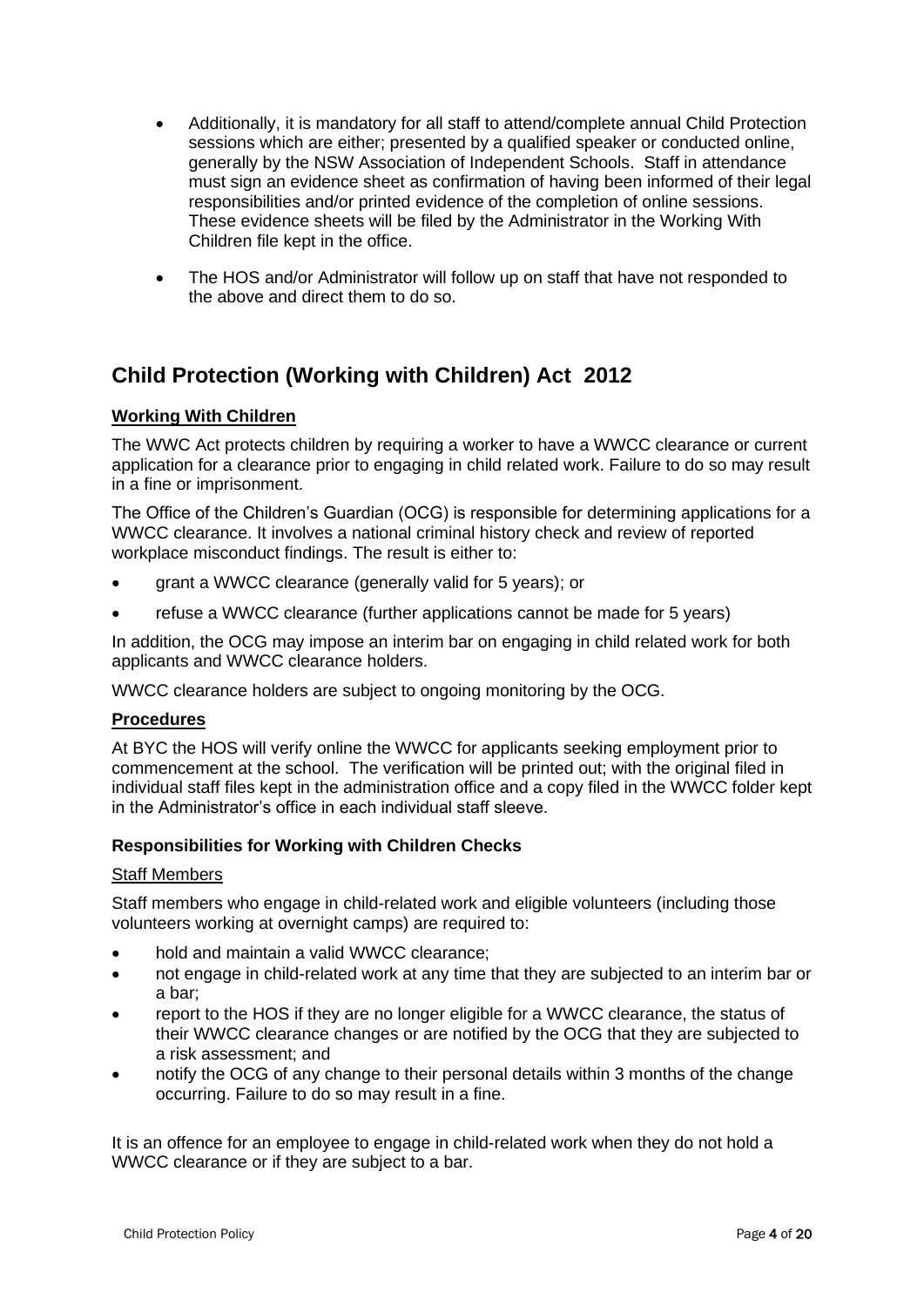All volunteers are required to:

- be aware and follow the expectations of conduct expressed in the school staff Code of Conduct Policy; and
- may be required to have a WWC if they are engaged in a high risk role as deemed by the HOS.

## The School

BYC is required to:

- verify online and record the status of each child-related worker's WWCC clearance;
- only employ or engage child-related workers or eligible volunteers who have a valid WWCC clearance; and
- advise the OCG of the findings they have made after completing a reportable conduct investigation, including whether they have made a finding of reportable conduct. A finding of reportable conduct in relation to sexual misconduct, a sexual offence or a serious physical assault must be referred to the OCG's Working with Children Check Directorate (WWCC Directorate

## **Working with Children Check Clearance**

A WWCC clearance is authorisation under the WWC Act for a person to engage in childrelated work.

#### Child-related Work

Child-related work involves direct contact by the worker with a child or children and that contact is a usual part of and more than incidental to the work. Child related work includes, but is not limited to work in the following sectors:

- early education and child-care including education and care service, child-care centres and other child care;
- schools and other educational institutions and private coaching or tuition of children;
- religious services;
- residential services including boarding schools, homestays more than three weeks, residential services and overnight camps;
- transport services for children including school bus services, taxi services for children with disability and supervision of school road crossings; and
- counselling, mentoring or distance education not involving direct contact.

Any queries about whether roles/duties engage in child-related work should be directed to the HOS.

## Application/Renewal

An application or renewal can be made through Service NSW or its replacement agency. The process for applying for and renewing a WWCC clearance with the OCG involves a national police check and a review of findings of misconduct. If the OCG grants or renews a WWCC clearance the holder will be issued with a number which is to be provided to the School to verify the status of a staff member's WWCC clearance.

#### Refusal/Cancellation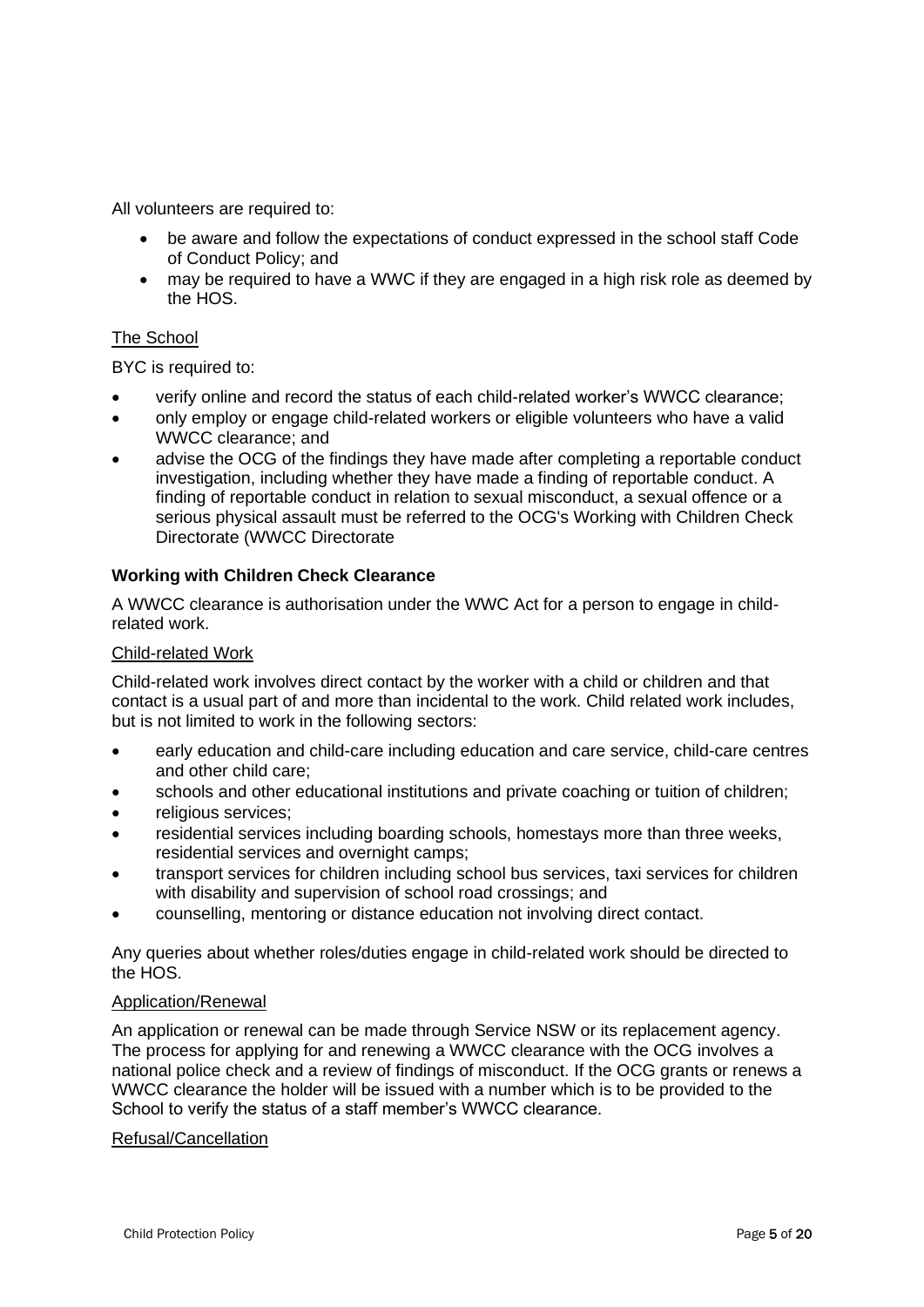The OCG can refuse to grant a WWCC clearance or cancel a WWCC clearance. The person is then restricted from engaging in child-related work and not able to apply for another clearance for five years. Employers are notified by the OGC and instructed to remove such persons from child-related work.

## Interim Bar

The OCG may issue an interim bar, for up to 12 months, to high risk individuals to prevent them from engaging in child-related work while a risk assessment is conducted. If an interim bar remains in place for six months or longer, it may be appealed to the Administrative Decisions Tribunal.

Not everyone who is subject to a risk assessment will receive an interim bar; only those representing a serious and immediate risk to children.

#### Disqualified Person

A disqualified person is a person who has been convicted, or against whom proceedings have been commenced for a disqualifying offence outlined in Schedule 2 of WWC Act. A disqualified person cannot be granted a WWCC clearance and is therefore restricted from engaging in child related work.

## **Ongoing Monitoring**

The OCG will continue to monitor criminal records and professional conduct findings of all WWCC clearance holders through a risk assessment process.

#### Risk Assessments

A risk assessment is an evaluation of an individual's suitability for child-related work.

The OCG will conduct a risk assessment on a person's suitability to work with children when a new record is received which triggers a risk assessment. This may include an offence under Schedule 1, pattern of behaviour or offences involving violence or sexual misconduct representing a risk to children and findings of misconduct involving children.

#### **Process for Reporting to OCG**

#### The School

Independent Schools are defined as a reporting body by the WWC Act.

BYC is required to advise the OCG of the findings they have made after completing a reportable conduct investigation, including whether they have made a finding of reportable conduct. A finding of reportable conduct in relation to sexual misconduct, a sexual offence or a serious physical assault must be referred to the OCG's WWCC Directorate. Information must also be referred internally to the OCG's WWCC Directorate if it meets the threshold for consideration of an interim WWCC bar, as per Section 17 of the WWC Act, pending a formal risk assessment.

BYC may also be obliged to report, amend or provide additional information to the OCG as outlined in the WWC Act and the Children's Guardian Act.

#### Finding of Misconduct Involving Children

BYC will report any finding of reportable conduct to the OCG.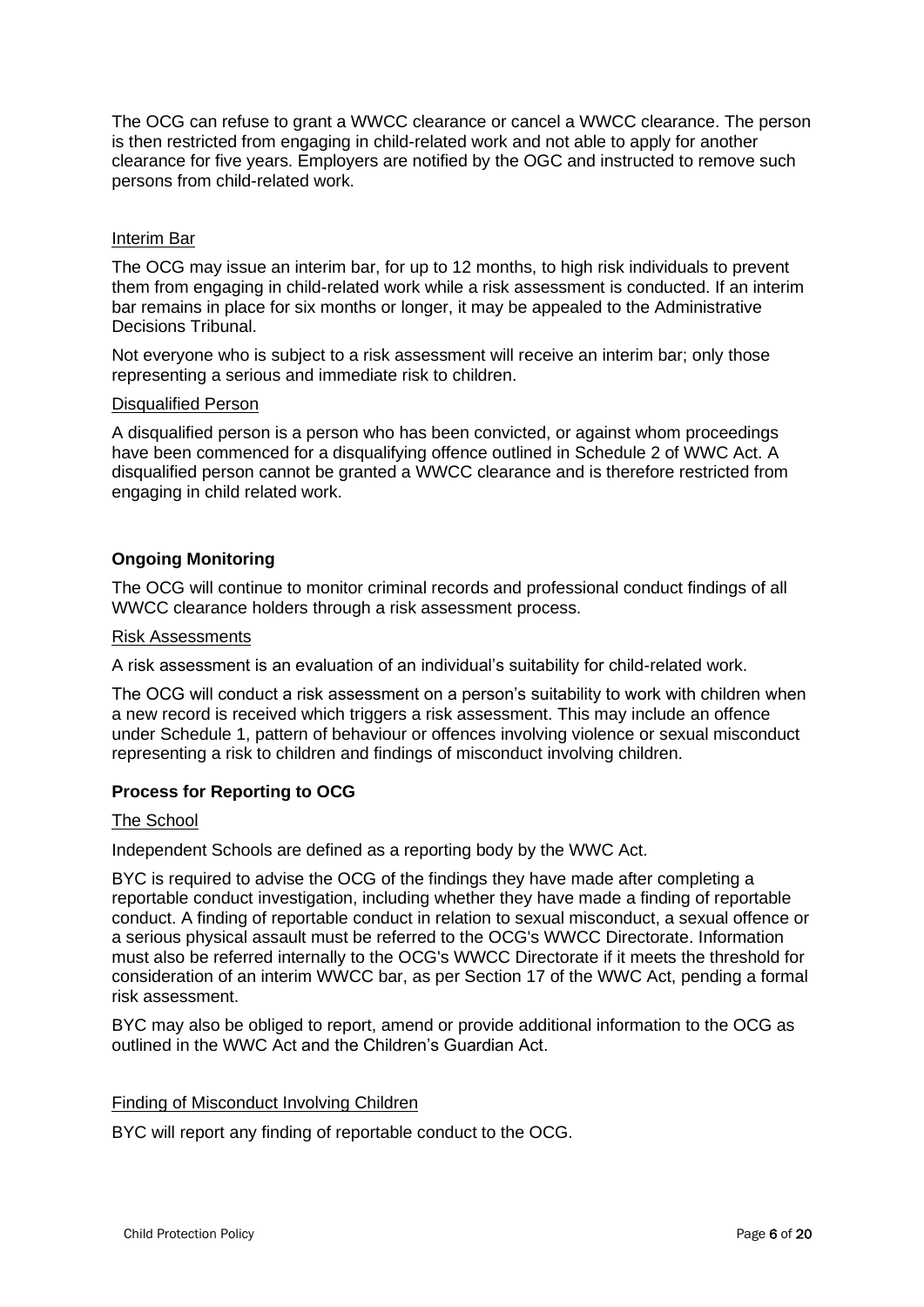When informing an employee of a finding of reportable conduct against them, the School should alert them to the consequent report to the WWCC Directorate in relation to sustained findings of sexual misconduct, a sexual offence or a serious physical assault.

The WWC Act enables a person who has a sustained finding referred to the OCG to request access to the records held by the school in relation to the finding of misconduct involving children, once final findings are made. The entitlements of a person to request access to information in terms of section 46 of the WWC Act is enlivened when a finding of misconduct involving children has been made.

## Other Information

BYC may also be required to provide information to the OGC that is relevant to an assessment of whether a person poses a risk to the safety of children or the OCG's monitoring functions.

# **Children and Young Persons (Care and Protection) Act 1998**

## **Mandatory Reporting**

The Care and Protection Act provides for mandatory reporting of children at risk of significant harm. A child is a person under the age of 16 years and a young person is aged 16 years or above but who is under the age of 18, for the purposes of the Care and Protection Act.

Under the Care and Protection Act mandatory reporting applies to persons who:

- in the course of their employment, deliver services including health care; welfare, education, children's services and residential services, to children; or
- hold a management position in an organisation, the duties of which include direct responsibility for, or direct supervision of, the provision of services including health care, welfare, education, children's services and residential services, to children, are mandatory reporters.

All teachers are mandatory reporters. Other staff members may also be mandatory reporters. Any queries about whether other staff members are mandatory reporters should be directed to the HOS.

## **Reports to Communities and Justice**

A mandatory reporter must, where they have reasonable grounds to suspect that a child (under 16 years of age) is at risk of significant harm, report to the Department of Communities and Justice (DCJ) as soon as practicable. The report must include the name, or a description, of the child and the grounds for suspecting that the child is at risk of significant harm.

In the independent school sector, a mandatory reporter will meet their obligation if they report to the Principal in the School. This centralised reporting model ensures that a person in the school has all of the information that may be relevant to the circumstances of the child at risk of significant harm and addresses the risk of the school not being aware of individual incidences that amount to cumulative harm.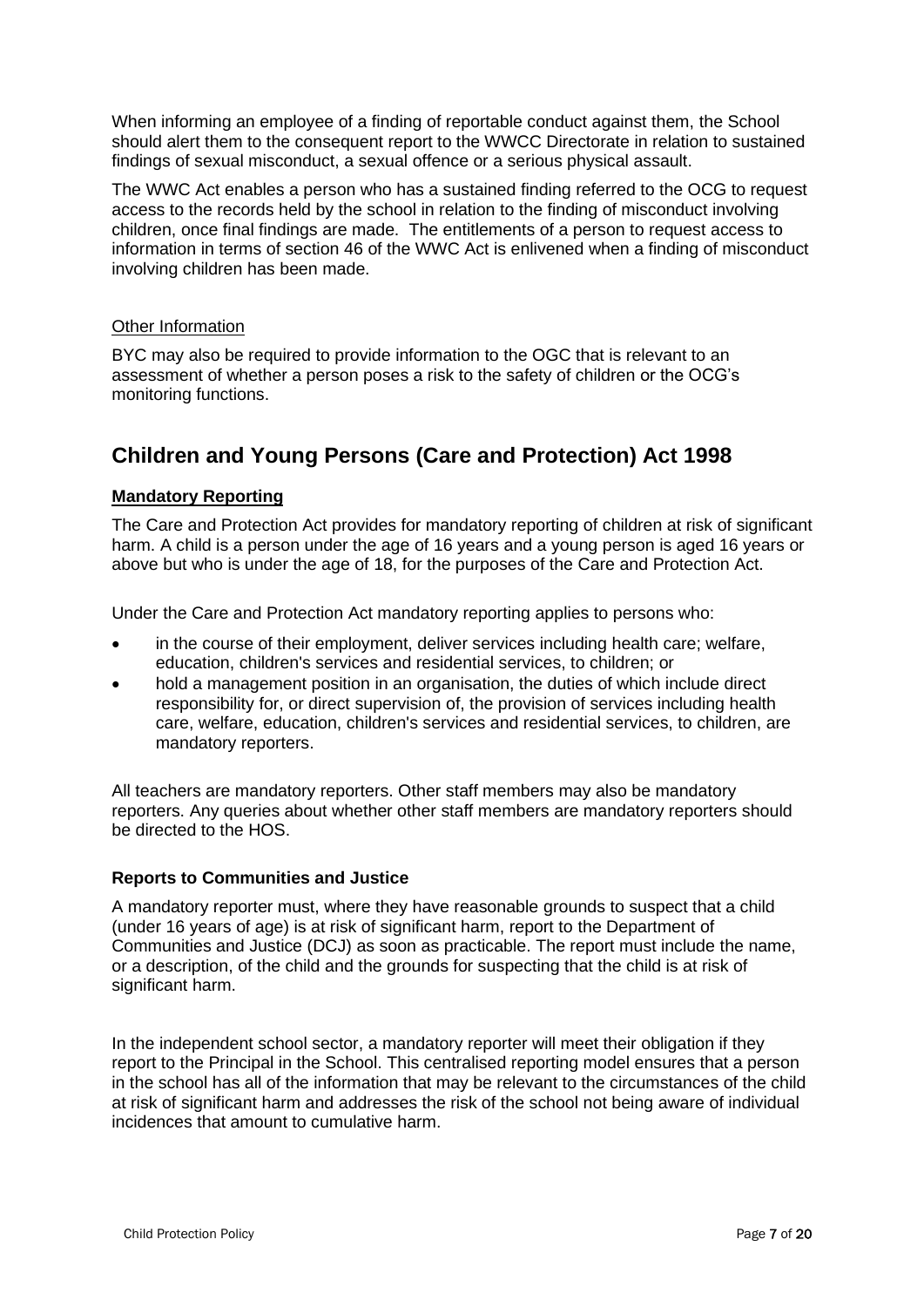In addition, the school may choose to make a report to the DCJ where there are reasonable grounds to suspect a young person (16 or 17 years of age) is at risk of significant harm and there are current concerns about the safety, welfare and well-being of the young person.

## Reasonable Grounds

'Reasonable grounds' refers to the need to have an objective basis for suspecting that a child or young person may be at risk of significant harm, based on:

- first-hand observations of the child, young person or family
- what the child, young person, parent or another person has disclosed

• what can reasonably be inferred based on professional training and / or experience. 'Reasonable grounds' does not mean a person is required to confirm their suspicions or have clear proof before making a report.

## Significant Harm

A child or young person is 'at risk of significant harm' if current concerns exist for the safety, welfare or well-being of the child or young person because of the presence, to a significant extent, of any one or more of the following circumstances:

- the child's or young person's basic physical or psychological needs are not being met or are at risk of not being met,
- the parents or other caregivers have not arranged and are unable or unwilling to arrange for the child or young person to receive necessary medical care,
- in the case of a child or young person who is required to attend school in accordance with the Education Act 1990 —the parents or other caregivers have not arranged and are unable or unwilling to arrange for the child or young person to receive an education in accordance with that Act,
- the child or young person has been, or is at risk of being, physically or sexually abused or ill-treated,
- the child or young person is living in a household where there have been incidents of domestic violence and, as a consequence, the child or young person is at risk of serious physical or psychological harm,
- a parent or other caregiver has behaved in such a way towards the child or young person that the child or young person has suffered or is at risk of suffering serious psychological harm,
- the child was the subject of a pre-natal report under section 25 of the Care and Protection Act and the birth mother of the child did not engage successfully with support services to eliminate, or minimise to the lowest level reasonably practical, the risk factors that gave rise to the report.

What is meant by 'significant' in the phrase 'to a significant extent' is that which is sufficiently serious to warrant a response by a statutory authority irrespective of a family's consent.

What is significant, is not minor or trivial and, may reasonably be expected to produce a substantial and demonstrably adverse impact on the child or young person's safety, welfare or well-being.

The significance can result from a single act or omission or an accumulation of these.

## **Process for Mandatory Reporting**

#### Staff Members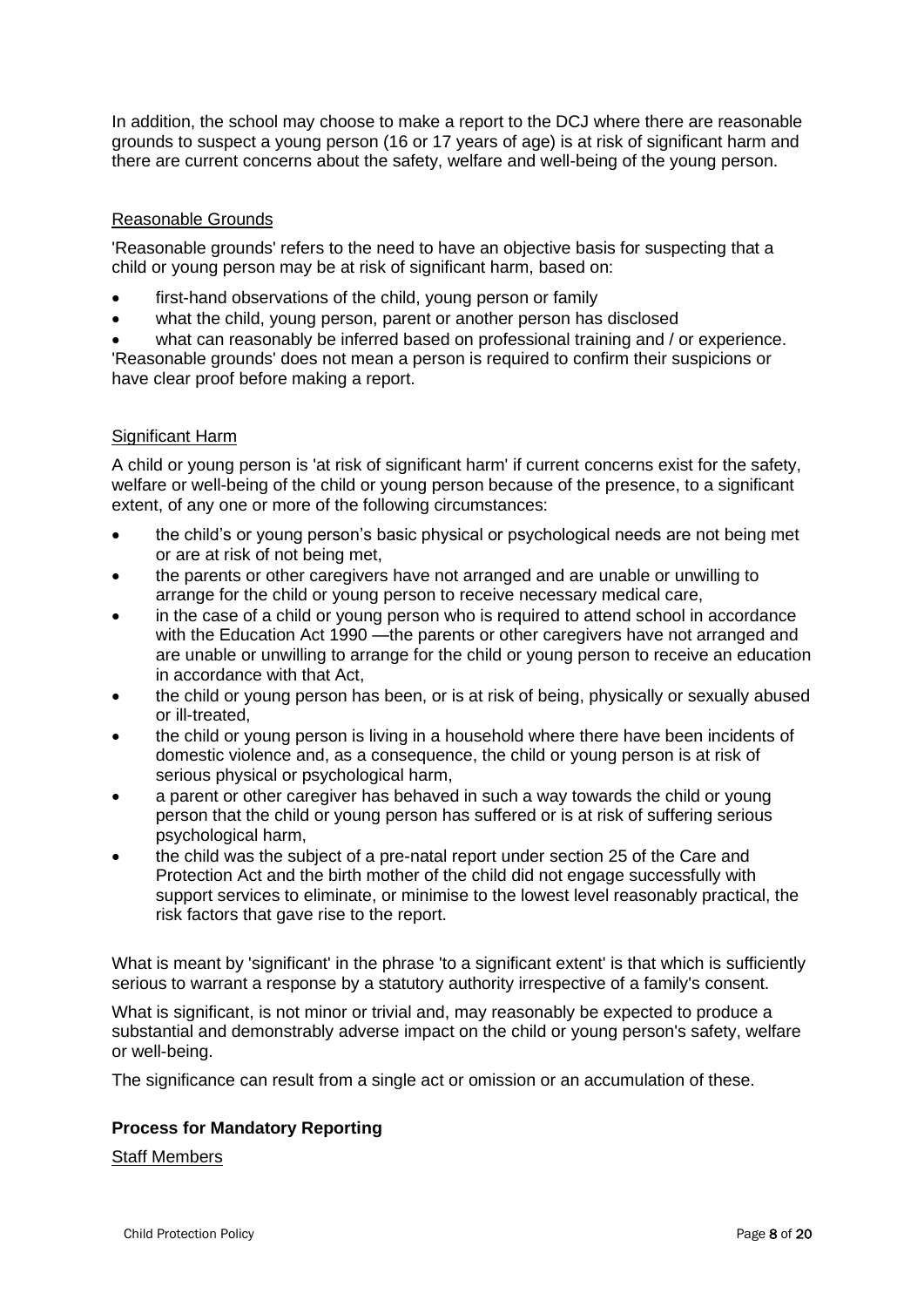Staff members at BYC must raise concerns about a child or young person who may be at risk of significant harm with the HOS as soon as possible to discuss whether the matter meets the threshold of 'risk of significant harm' and the steps required to report the matter.

However, if there is an immediate danger to the child or young person and the HOS or next most senior member of staff is not contactable, staff members should contact the Police and/or the Child Protection Helpline (13 21 11) directly and then advise the HOS or next most senior member of staff at the school as soon as possible.

Staff members are not required to, and must not, undertake any investigation of the matter. Staff members are not permitted to inform the parents or caregivers that a report to the DCJ has been made.

Staff members are required to deal with the matter confidentially and only disclose it to the persons referred to above or as required to comply with mandatory reporting obligations. Failure to maintain confidentiality will not only be a breach of this policy but could incite potential civil proceedings for defamation.

## The School

At BYC, the HOS will report these matters to the DCJ and, where necessary, the Police**.** This is supported by the DCJ in accordance with best practice principles.

## **Process for Reporting Concerns about Students**

## Staff Members

The Care and Protection Act outlines a mandatory reporter's obligation to report to the DCJ concerns about risk of significant harm. However, to ensure centralised reporting, all staff members at BYC are required to report any concern regarding the safety, welfare and wellbeing of a student to the HOS. Staff members who are unsure as to whether a matter meets the threshold of 'risk of significant harm' should report their concern to the HOS regardless.

Staff members are required to deal with all reports regarding the safety, welfare or wellbeing of a student confidentially and only disclose it to the HOS and any other person the HOS nominates.

## **Children's Guardian Act 2019**

## **Reportable Conduct**

Section 29 of the Children's Guardian Act 2019 requires the Heads of Entities, including nongovernment schools in New South Wales, to notify the OCG of all allegations of reportable conduct and convictions involving an 'employee' and the outcome of the School's investigation of these allegations. Under the Children's Guardian Act 2019 allegations of child abuse only fall within the reportable conduct jurisdiction if the individual involved is an employee of the relevant entity at the time when the allegation becomes known by the Head of Entity.

#### Reportable Conduct:

• involves a child (a person under the age of 18 years) at the time of the alleged incident; and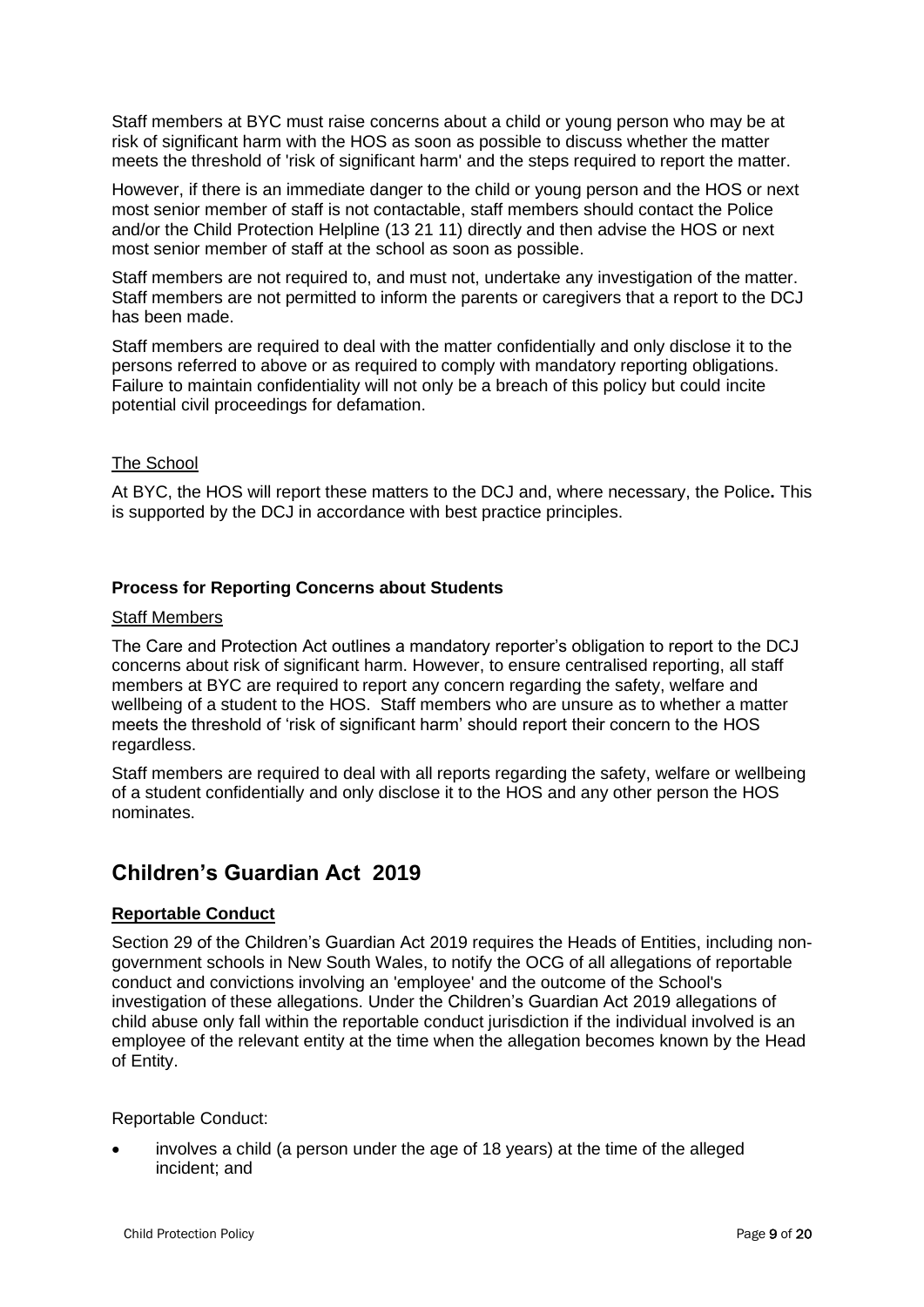involves certain defined conduct as described in the Act (see below).

## The OCG:

- must keep under scrutiny the systems for preventing reportable conduct by employees of non-government schools and the handling of, or response to, reportable allegations (including allegations which are exempt from notification) or convictions;
- must receive and assess notifications from non-government schools concerning reportable conduct or reportable convictions;
- is required to oversee or monitor the conduct of investigations by non-government schools into allegations of reportable conduct or reportable convictions;
- must determine whether an investigation that has been monitored has been conducted properly, and whether appropriate action has been taken as a result of the investigation;
- may directly investigate an allegation of reportable conduct or reportable conviction against an employee of a non-government school, or the handling of or response to such a matter (eg arising out of complaints by the person who is the subject of an allegation); and
- may investigate the way in which a relevant entity has dealt with, or is dealing with, a report, complaint or notification, if the OCG considers it appropriate to do so.

## **Reportable Conduct**

Under the Children's Guardian Act 2019 *reportable conduct* is defined as:

- a sexual offence
- sexual misconduct
- an assault against a child
- ill-treatment of a child
- neglect of a child
- an offence under section 43B (failure to protect) or section 316A (failure to report) of the Crimes Act 1900; and
- behaviour that causes significant emotional or psychological harm to a child.

Reportable conduct does not extend to:

- conduct that is reasonable for the purposes of the discipline, management or care of children, having regard to the age, maturity, health or other characteristics of the children and to any relevant codes of conduct or professional standards; or
- the use of physical force that, in all the circumstances, is trivial or negligible and the circumstances in which it was used have been investigated and the result of the investigation has been recorded in accordance with appropriate procedures; or
- conduct of a class or kind exempted from being reportable conduct by the Children's Guardian Act under section 30.

## **Definitions**

The following definitions relate to *reportable conduct*:

- *Sexual offence*: an offence of a sexual nature under a law of the State, another State, a Territory, or the Commonwealth, committed against, with or in the presence of a child, such as:
	- sexual touching of a child;
	- a child grooming offence;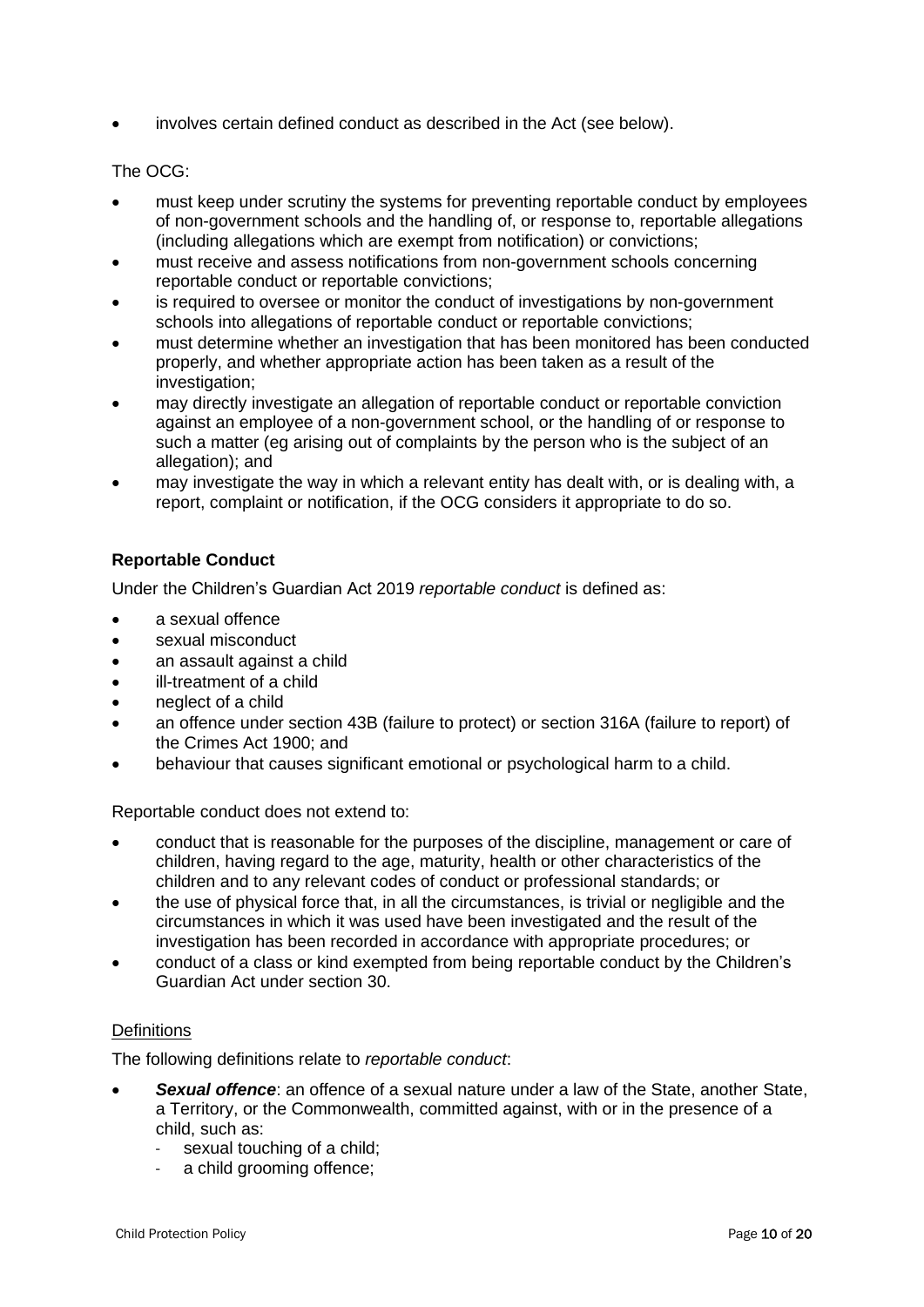- production, dissemination or possession of child abuse material. Definitions of 'grooming', within child protection legislation, are complex. Under the Crimes Act, grooming or procuring a child under the age of 16 years for unlawful sexual activity is classed as a sexual offence. The Crimes Act (s73) also extends the age of consent to 18 years when a child is in a 'special care' relationship. Under Schedule 1(2) of the WWC Act, grooming is recognised as a form of sexual misconduct. The Children's Guardian Act 2019 and this Child Protection Policy reflect these definitions within the context of the Reportable Conduct Scheme (Division 2).

An alleged sexual offence does not have to be the subject of criminal investigation or charges for it to be categorised as a reportable allegation of sexual offence.

- **Sexual misconduct**: conduct with, towards or in the presence of a child that is sexual in nature (but not a sexual offence). The Act provides the following (non-exhaustive) examples:
	- descriptions of sexual acts without a legitimate reason to provide the descriptions;
	- sexual comments, conversations or communications;
	- comments to a child that express a desire to act in a sexual manner towards the child, or another child.

Note – crossing professional boundaries comes within the scope of the scheme to the extent that the alleged conduct meets the definition of sexual misconduct. That is, the conduct with, towards or in the presence of a child that is sexual in nature (but is not a sexual offence).

- *Assault:* an assault can occur when a person intentionally or recklessly (ie. knows the assault is possible but ignores the risk):
	- applies physical force against a child without lawful justification or excuse such as hitting, striking, kicking, punching or dragging a child (actual physical force); or
	- causes a child to apprehend the immediate and unlawful use of physical force against them – such as threatening to physically harm a child through words and/or gestures regardless of whether the person actually intends to apply any force (apprehension of physical force)
	- *Ill-treatment:* is defined as conduct towards a child that is:
		- unreasonable; and
		- seriously inappropriate, improper, inhumane or cruel.
		- Ill-treatment can include a range of conduct such as making excessive or degrading demands of a child; a pattern of hostile or degrading comments or behaviour towards a child; and using inappropriate forms of behaviour management towards a child.
	- *Neglect:* defined as a significant failure to provide adequate and proper food, supervision, nursing, clothing, medical aid or lodging for a child that causes or is likely to cause harm - by a person who has care and/or has responsibility towards a child.

Neglect can be an ongoing situation of repeated failure by a caregiver to meet a child's physical or psychological needs, or a single significant incident where a caregiver fails to fulfill a duty or obligation, resulting in actual harm to a child where there is the potential for significant harm to a child. Examples of neglect include failing to protect a child from abuse and exposing a child to a harmful environment.

• *Behaviour that causes significant emotional or psychological harm to a child*: is conduct that is intentional or reckless (without reasonable excuse), obviously or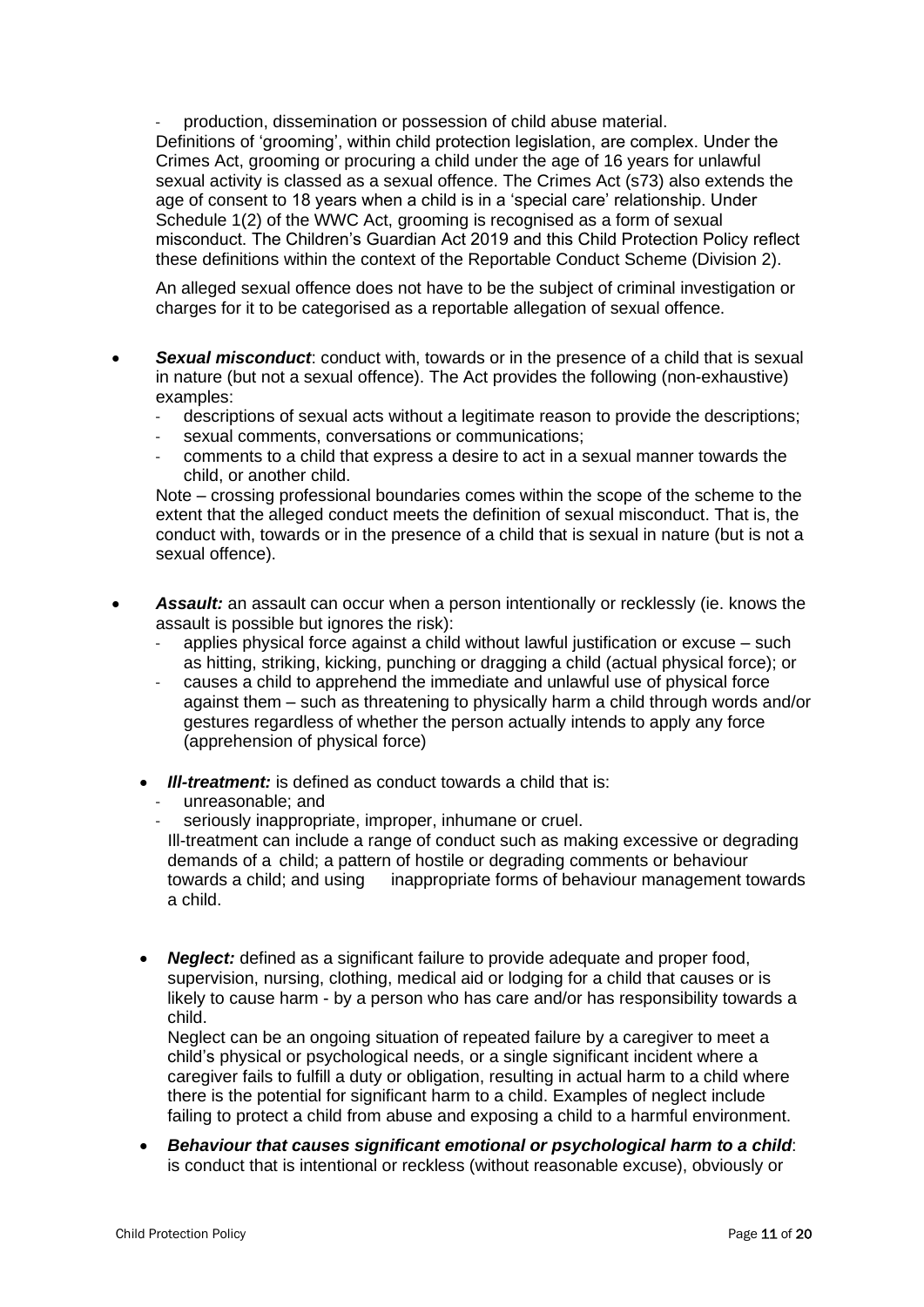very clearly unreasonable and which results in significant emotional harm or trauma to a child.

For a reportable allegation involving psychological harm, the following elements must be present:

- An obviously or very clearly unreasonable or serious act or series of acts that the employees knew or ought to have known was unacceptable, and
- Evidence of psychological harm to the child that is more than transient, including displaying patterns of 'out of character behaviour', regression in behaviour, distress, anxiety, physical symptoms or self-harm, and
- An alleged causal link between the employee's conduct and the significant emotional or psychological harm to the child.
- *Reportable allegation:* is an allegation that an employee has engaged in conduct that may be reportable conduct.
- *Reportable conviction:* means a conviction (including a finding of guilt without the court proceeding to a conviction), in NSW or elsewhere, of an offence involving reportable conduct.
- *Employee* of an entity includes:
	- an individual employed by, or in, the entity
	- a volunteer providing services to children
	- a contractor engaged directly by the entity (or by a third party) where the contractor holds, or is required to hold, a WWCC clearance for the purposes of their work with an entity; and
	- a person engaged by a religious body where that person holds, or is required to hold, a WWCC clearance for the purposes of their work with the religious body.
- *PSOA* (Person Subject Of the Allegation).

#### **Process for Reporting of Reportable Conduct Allegations or Convictions**

#### Staff Members

Any concerns about any other employee engaging in conduct that is considered inappropriate, or reportable conduct, or any allegation of inappropriate or reportable conduct made to the employee or about the employee themselves must be reported to the HOS. Where it is uncertain if the conduct is reportable conduct but is considered inappropriate behaviour this must also be reported to the HOS.

Staff members must also report to the HOS when they become aware that an employee has been charged with or convicted of an offence (including a finding of guilt without the court proceeding to a conviction) involving reportable conduct. This includes information relating to the employee themselves.

In the case of the Lawson campus, the Campus Coordinator may be the point of contact. It is the responsibility of the Campus Coordinator to inform the HOS immediately of all such allegations. This includes allegations relating to the Campus Coordinator.

If the allegation involves the HOS, the staff member must report to the President of the School Board, in writing through the Public Officer/Administrator.

#### Caregivers and Community Members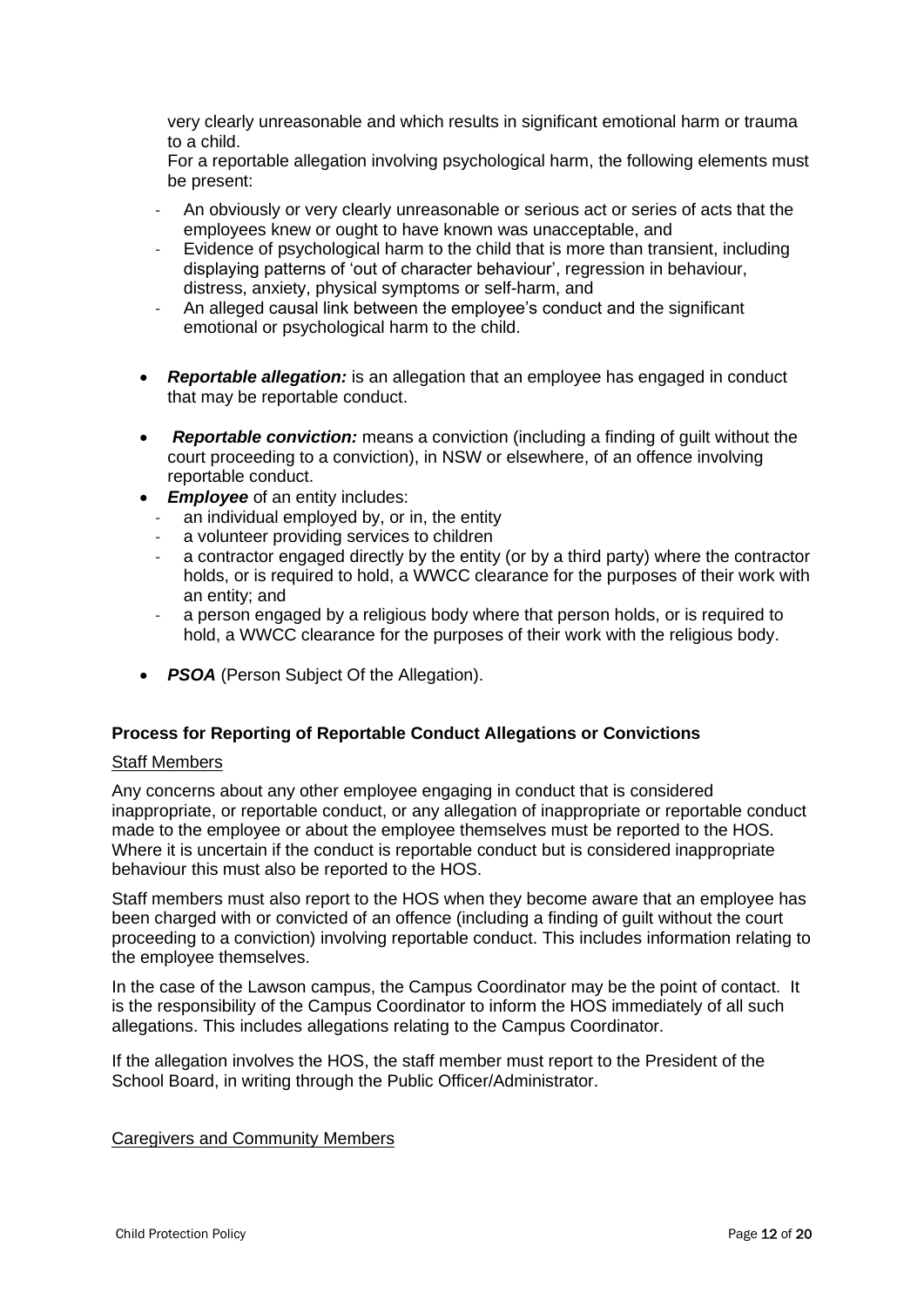Caregivers and community members are encouraged to report any conduct that is in their view inappropriate, reportable or criminal conduct to the HOS and/or their delegate. In the case of the Lawson campus, the Campus Coordinator may be the point of contact. It is the responsibility of the Campus Coordinator to inform the HOS immediately of all such allegations.

If the allegation involves the HOS, the employee is required to report to the President of the School Board, in writing through the Public Officer/Administrator.

All such reports will be dealt with in accordance with the School's complaint handling procedures.

## The School

The HOS, as the Head of Entity under the Children's Guardian Act 2019, must:

- Ensure specified systems are in place for preventing, detecting and responding to reportable allegations or convictions
- Submit a 7-day notification form to the OCG within 7 business days of becoming aware of a reportable allegation or conviction against an employee of the entity (unless the Head of the Entity has a reasonable excuse), The notification should include the following information:

(a) that a report has been received in relation to an employee of the School, and

- (b) the type of reportable conduct, and
- (c) the name of the employee, and
- (d) the name and contact details of School and the Head of Entity, and
- (e) for a reportable allegation, whether it has been reported to Police, and

(f) if a report has been made to the Child Protection Helpline, that a report has been made, and

(g) the nature of the relevant entity's initial risk assessment and risk management action,

• The notice must also include the following, if known to the Head of Entity: (a) details of the reportable allegation or conviction considered to be a reportable conviction,

(b) the date of birth and working with children number, if any, of the employee the subject of the report,

- (c) the police report reference number (if Police were notified),
- (d) the report reference number if reported to the Child Protection Helpline,

(e) the names of other relevant entities that employ or engage the employee, whether or not directly, to provide a service to children, including as a volunteer or contractor.

• Maximum penalty for failure to notify within 7 business days —10 penalty units.

## **Process for Investigating an Allegation of Reportable Conduct**

The HOS is responsible for ensuring that the following steps are taken to investigate an allegation of reportable conduct.

Initial Steps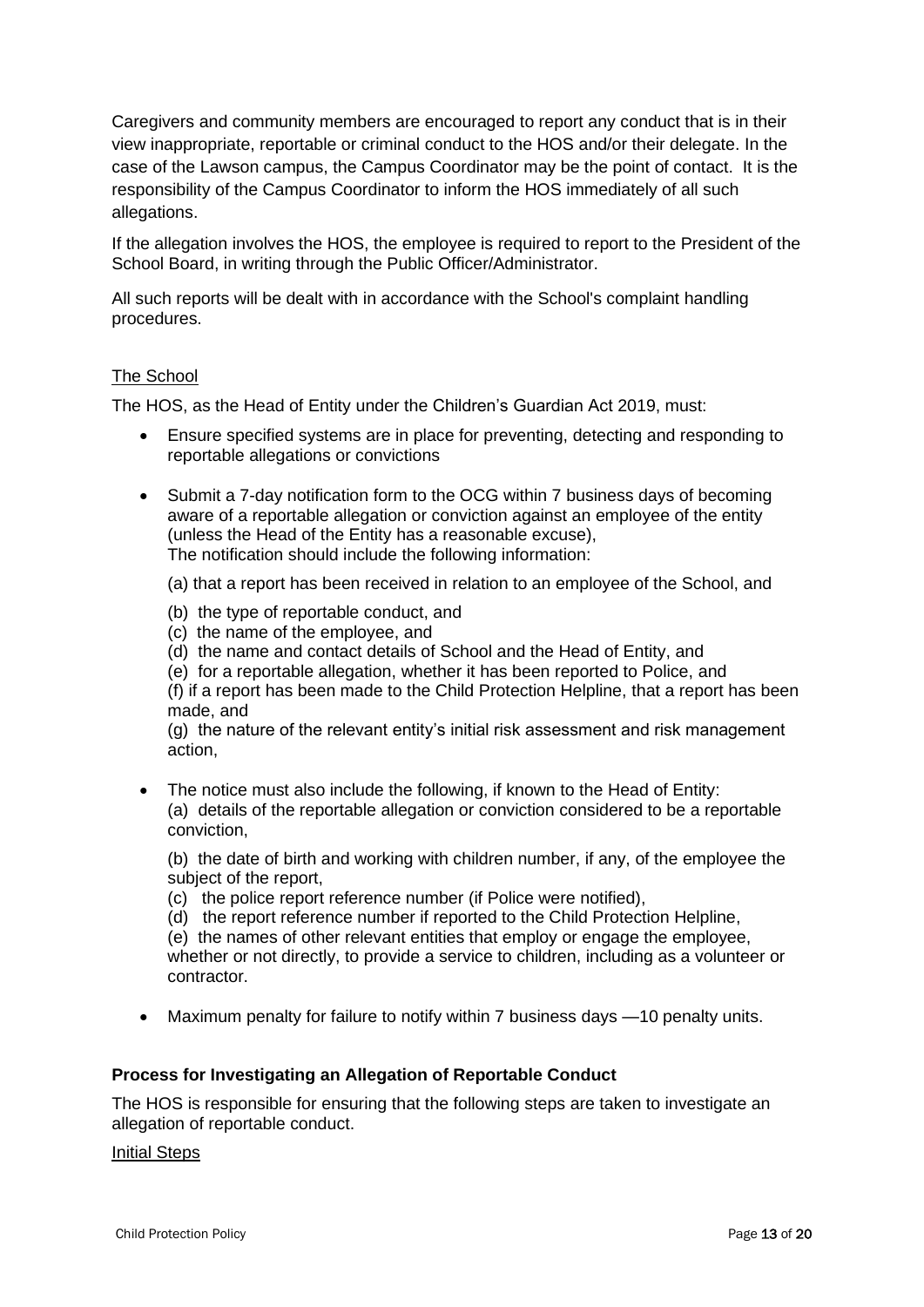Once an allegation of reportable conduct against an employee is received, the HOS is required to:

- determine whether it is an allegation of reportable conduct;
- assess whether the DCJ or the Police need to be notified (ie, if reasonable grounds to suspect that a child is at risk of significant harm or a potential criminal offence). If they have been notified, seek clearance from these statutory agencies prior to the school proceeding with the reportable conduct investigation;
- notify the child's caregivers (unless to do so would be likely to compromise the investigation or any investigation by the DCJ or Police);
- notify the OCG within 7 business days of receiving the allegation;
- carry out a risk assessment and take action to reduce/remove risk, where appropriate; and
- provide an initial letter to the PSOA advising that an allegation of reportable conduct has been made against them and the School's responsibility to investigate this matter under Section 34 of the Children's Guardian Act 2019; and
- investigate the allegation or appoint someone to investigate the allegation.

#### Investigation Principles

During the investigation of a reportable conduct allegation the School will:

- follow the principles of procedural fairness;
- inform PSOA of the substance of any allegations made against them, at the appropriate time in the investigation, and provide them with a reasonable opportunity to respond to the allegations;
- make reasonable enquiries or investigations before making a decision;
- avoid conflicts of interest;
- conduct the investigation without unjustifiable delay;
- handle the matter as confidentially as possible; and
- provide appropriate support for all parties including the child/children, witnesses and the PSOA.

#### Investigation Steps

In an investigation the HOS or appointed investigator will generally:

- interview relevant witnesses and gather relevant documentation;
- provide a letter of allegation to the PSOA;
- provide the PSOA with the opportunity to provide a response to the allegations either in writing or at Interview;
- consider relevant evidence and make a preliminary finding in accordance with the OCG guidelines;
- inform the PSOA of the preliminary finding in writing by the Head of Entity and provide them with a further opportunity to respond or make a further submission prior to the matter moving to final findings;
- consider any response provided by the PSOA;
- make a final finding in accordance with the OCG quidelines:
- decide on the disciplinary action, if any, to be taken against the PSOA;
- if it is completed, send the final report to the OCG within 30 days after having received the allegation, as per section 36 of the Children's Guardian Act 2019.
- should the final report be unfinished within 30 days, the Head of Entity must provide. at minimum, an interim report to the OCG within 30 days of having received the allegation, as per section 38 of the Children's Guardian Act 2019.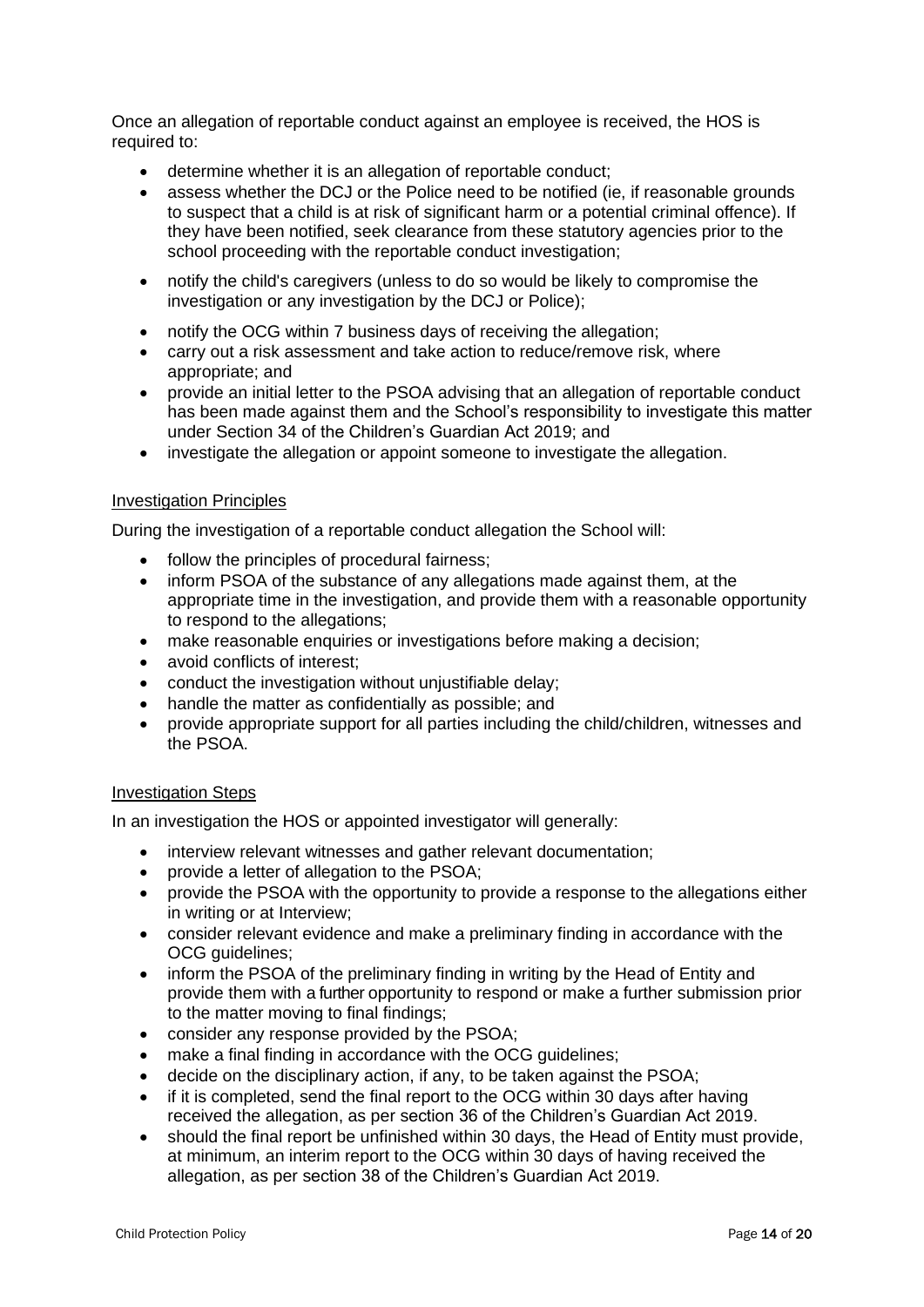- Submission of an interim report must include;
	- a reason for not providing the final report within 30 days and an estimated time frame for completion of the report.
	- specific information, including (if known); the facts and circumstances of the reportable allegation;
	- any known information about a reportable conviction;
	- action taken since the OCG received a notification about the reportable allegation or reportable conviction;
	- further action the Head of Entity proposes to take in relation to the reportable allegation or reportable conviction; including if the Head of Entity proposes to take no further action;
	- the reasons for the action taken and the action proposed to be taken or the reasons for the decision to take no further action;
	- other information prescribed by the regulations; and
	- be accompanied by copies of documents in the School's possession, including transcripts of interviews and copies of evidence.

The steps outlined above may need to be varied on occasion to meet particular circumstances. For example, it may be necessary to take different steps where the matter is also being investigated by the DCJ or Police.

A PSOA may have an appropriate support person with them during the interview process. Such a person is there for support only and as a witness to the proceedings and not as an advocate or to take an active role.

#### Risk Management throughout an Investigation of a Reportable Conduct Allegation

Risk management means identifying the potential for an incident or accident to occur and taking steps to reduce the likelihood or severity of its occurrence.

The HOS is responsible for risk management throughout the investigation and will assess risk at the beginning of the investigation, during and at the end of the investigation.

#### Initial Risk Assessment

Following an allegation of reportable conduct against an employee, the HOS conducts an initial risk assessment to identify and minimise the risks to:

- the child(ren) who are the subject of the allegation;
- other children with whom the employee may have contact;
- the PSOA:
- the School, and
- the proper investigation of the allegation.

The factors which will be considered during the risk assessment include:

- the nature and seriousness of the allegations;
- the vulnerability of the child(ren) the PSOA has contact with at work;
- the nature of the position occupied by the PSOA;
- the level of supervision of the PSOA; and
- the disciplinary history or safety of the PSOA and possible risks to the investigation.

The HOS will take appropriate action to minimise risks. This may include the PSOA being temporarily relieved of some duties, being required not to have contact with certain students, being asked to take paid leave, or being suspended from duty. When taking action to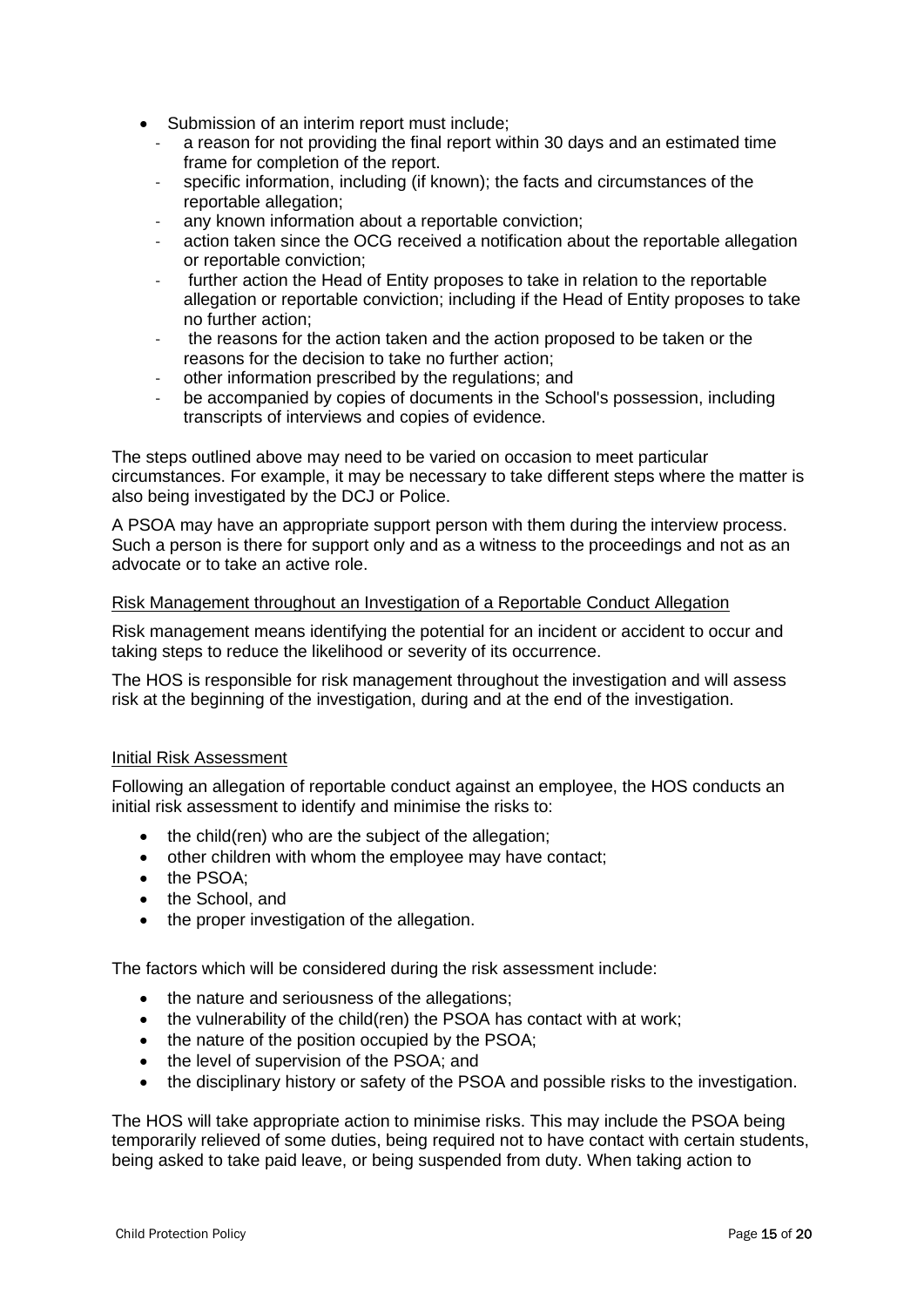address any risks identified, the School will take into consideration both the needs of the child(ren) and the PSOA.

A decision to take action on the basis of a risk assessment is not indicative of the findings of the matter. Until the investigation is completed and a finding is made, any action, such as an employee being suspended, is not to be considered to be an indication that the alleged conduct by the employee did occur.

#### Ongoing Risk Assessment

The HOS will continually monitor risk during the investigation including in the light of any new relevant information that emerges.

## Findings

At the completion of the investigation, a finding will be made in relation to the allegation and a decision made by the HOS regarding what action, if any, is required in relation to the PSOA, the child(ren) involved and any other parties.

#### Information for the PSOA

The PSOA will be advised:

- that an allegation has been made against them (at the appropriate time in the investigation); and
- of the substance of the allegation, or of any preliminary finding and the final finding.

The PSOA does not automatically have the right to:

- know or have confirmed the identity of the person who made the allegation; or
- be shown the content of the OCG notification form or other investigation material that reveals information provided by other employees or witnesses.

The WWC Act enables a person who has a sustained finding referred to the OCG to request access to the records held by the school in relation to the finding of misconduct involving children, once final findings are made. The entitlements of a person to request access to information in terms of section 46 of the WWC Act is enlivened when a finding of misconduct involving children has been made.

#### Disciplinary Action

As a result of the allegations, investigation or final findings, the School may take disciplinary action against the PSOA (including termination of employment).

In relation to any disciplinary action the school will give the PSOA:

- details of the proposed disciplinary action; and
- a reasonable opportunity to respond before a final decision is made.

#### **Confidentiality**

It is important when dealing with allegations of reportable conduct that the matter be dealt with as confidentially as possible.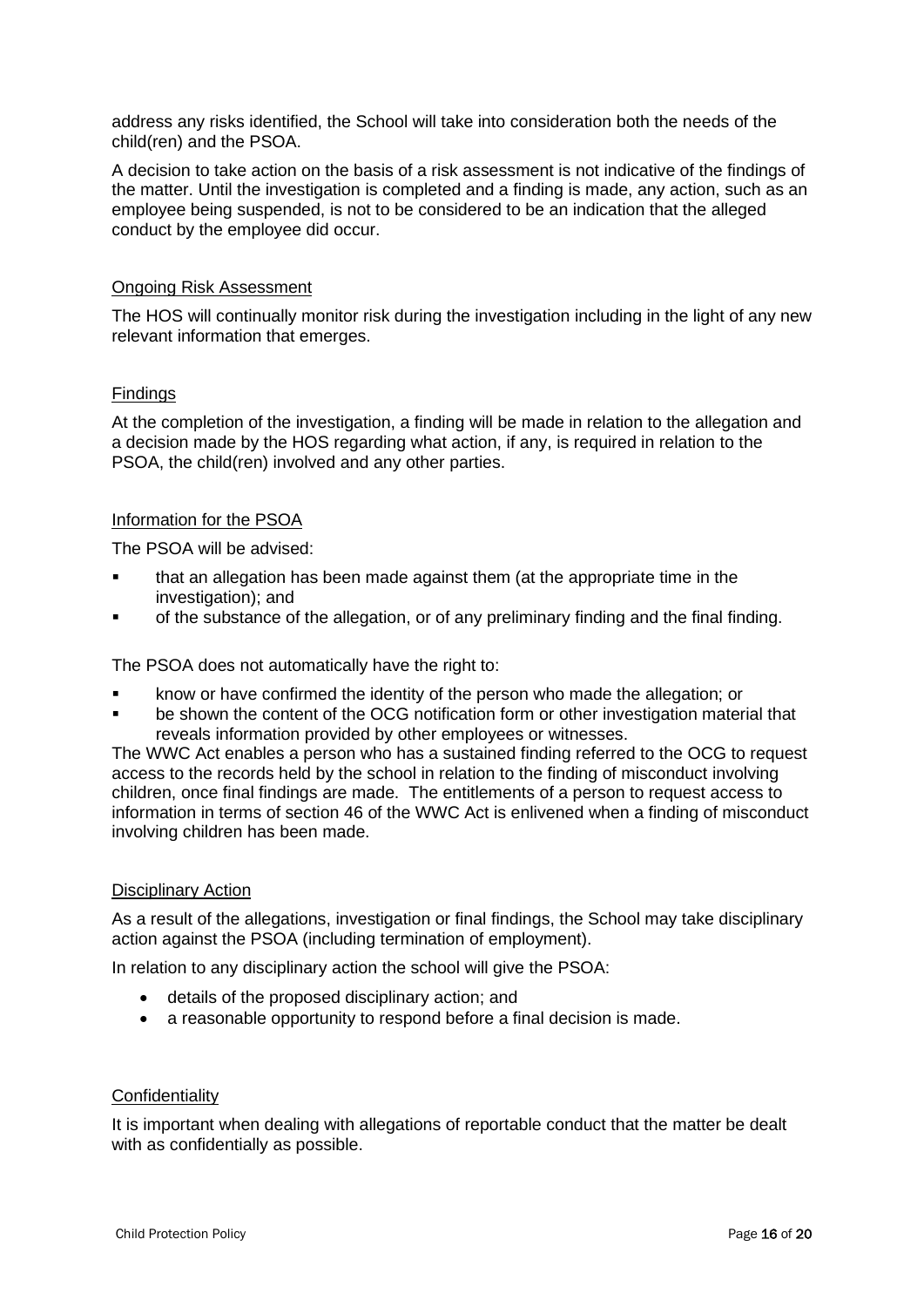BYC requires that all parties maintain confidentiality during the investigation including in relation to the handling and storing of documents and records.

Records about allegations of reportable conduct against employees will be kept in the locked cabinet in the Administrator's office and will be accessible by the HOS or with the HOS' express authority.

No employee may comment to the media about an allegation of reportable conduct unless expressly authorised by the HOS to do so.

Staff members who become aware of a breach of confidentiality in relation to a reportable conduct allegation must advise the HOS.

## **Crimes Act 1990**

## **Criminal Offences**

In 2018 the Crimes Act was amended to adopt recommendations of the *Royal Commission into Institutional Responses to Child Sexual Abuse*. The new offences are designed to prevent child abuse and to bring abuse that has already occurred to the attention of the Police.

#### Failure to Protect Offence

An adult working in a school, therefore all staff members, will commit an offence if they know another adult working there poses as serious risk of committing a child abuse offence and they have the power to reduce or remove the risk, and they negligently fail to do so either by acts and/or omissions.

This offence is targeted at those in positions of authority and responsibility working with children who turn a blind eye to a known and serious risk rather than using their power to protect children.

#### Failure to Report Offence

Any adult, and therefore all staff members, will commit an offence if they know, believe or reasonably ought to know that a child abuse offence has been committed and fail to report that information to Police, without a reasonable excuse. A reasonable excuse would include where the adult has reported the matter to the HOS and is aware that the HOS has reported the matter to the Police.

## **REFERENCES**

NSW Department of Communities and Justice

[https://www.dcj.nsw.gov.au](https://www.dcj.nsw.gov.au/)

The Office of the Children's Guardian

[https://www.kidsguardian.nsw.gov.au](https://www.kidsguardian.nsw.gov.au/)

Department of Premier and Cabinet – Keep Them Safe

[www.keepthemsafe.nsw.gov.au](http://www.keepthemsafe.nsw.gov.au/)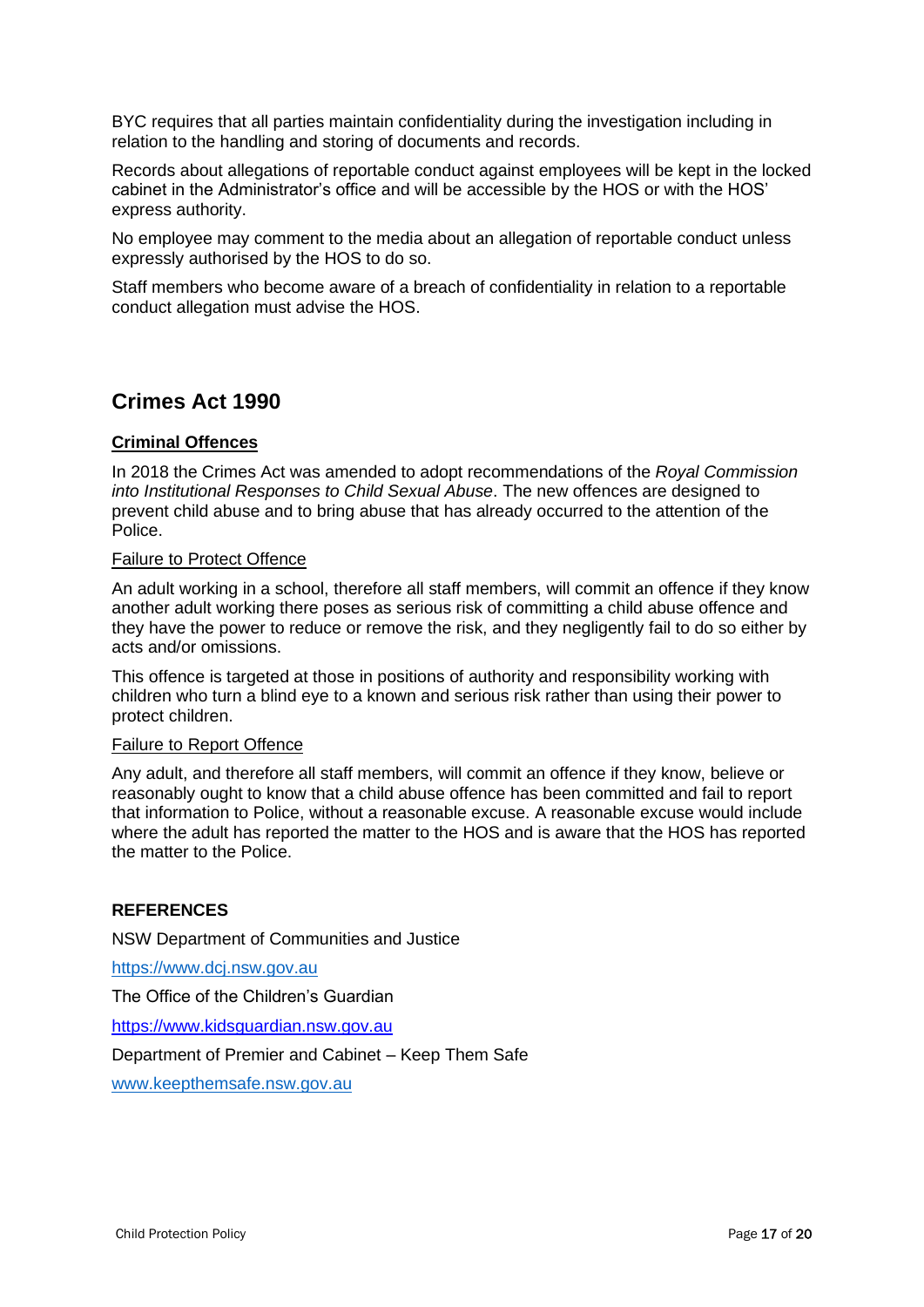Acknowledgement

I \_\_\_\_\_\_\_\_\_\_\_\_\_\_\_\_\_\_\_\_\_\_\_\_\_\_\_\_\_\_\_ have read, understood and agree to comply with the terms of this Child Protection Policy.

\_\_\_\_\_\_\_\_\_\_\_\_\_\_\_\_\_\_\_\_\_\_\_\_\_\_\_\_\_ \_\_\_\_\_\_\_\_\_\_\_\_\_\_\_\_\_\_\_\_\_\_\_\_\_

Signed Dated

**ATTACHMENT 1**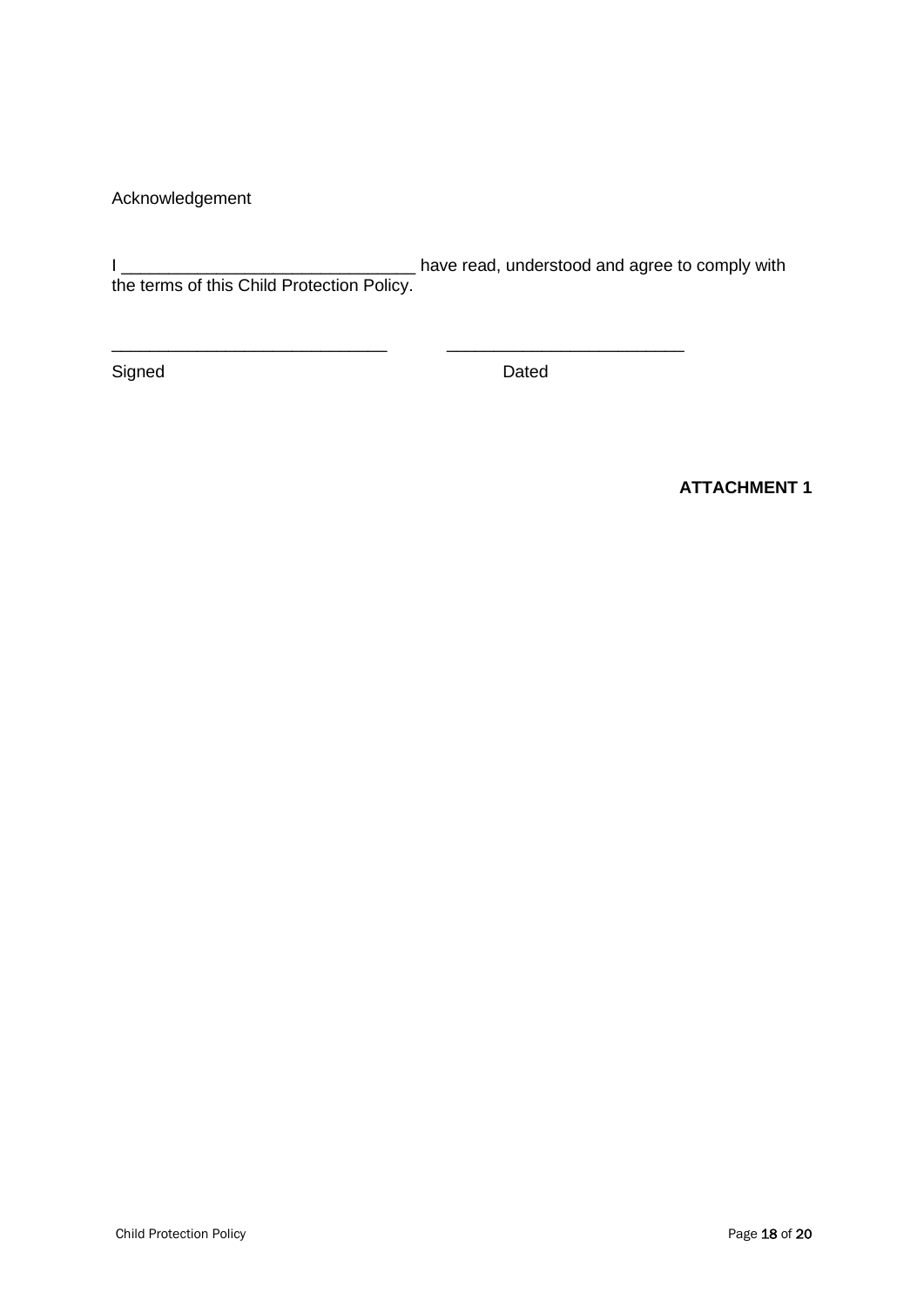Hebersham Campus<br>39 Mackellar Road, Hebersham NSW 2770 Hebersham<br>PD Box 93, Plumpton NSW 2761<br>Ph: 02 9011 5335<br>Office Hours: Mon – Fri 8:00am – 3:30pm<br>info@blacktownyouthcollege.nsw.edu.au<br>www.blacktownyouthcollege.nsw.edu.au



Lawson Campus<br>1 Yileena Avenue, Lawson NSW 2783 PO Box 197, Lawson NSW 2783<br>Ph: 02 4759 1012 Office Hours: Mon - Fri 8:30am - 3:30pm<br><u>lawson@blacktownyouthcollege.nsw.edu.au</u><br>www.blacktownyouthcollege.nsw.edu.au

ABN: 82 125 846 982

# **INCIDENT REPORT FORM**

#### Campus: 0 Hebersham 0 Lawson

| Type of incident:                                                                                    |                |                                              |           |              |
|------------------------------------------------------------------------------------------------------|----------------|----------------------------------------------|-----------|--------------|
| Person involved:<br>$\Box$ Staff                                                                     | $\Box$ Student | $\Box$ Other: _______                        |           |              |
| Name:                                                                                                |                |                                              |           |              |
| Date of incident (dd/mm/yy): _____/ _____/                                                           |                | Time of incident: ________________ □ am □ pm |           |              |
| Staff member(s) present/involved:                                                                    |                | Student(s) present/involved:                 |           |              |
|                                                                                                      |                |                                              |           |              |
|                                                                                                      |                |                                              |           |              |
|                                                                                                      |                |                                              |           |              |
|                                                                                                      |                |                                              |           |              |
| Name of senior staff notified:                                                                       |                |                                              |           |              |
|                                                                                                      |                | Time:                                        | $\Box$ am | $\square$ pm |
| SUMMARY OF INCIDENT:                                                                                 |                |                                              |           |              |
|                                                                                                      |                |                                              |           |              |
| Description of incident: (What occurred? How did the incident happen? Where did the incident occur?) |                |                                              |           |              |
|                                                                                                      |                |                                              |           |              |
|                                                                                                      |                |                                              |           |              |
|                                                                                                      |                |                                              |           |              |
|                                                                                                      |                |                                              |           |              |
|                                                                                                      |                |                                              |           |              |
|                                                                                                      |                |                                              |           |              |
|                                                                                                      |                |                                              |           |              |
|                                                                                                      |                |                                              |           |              |